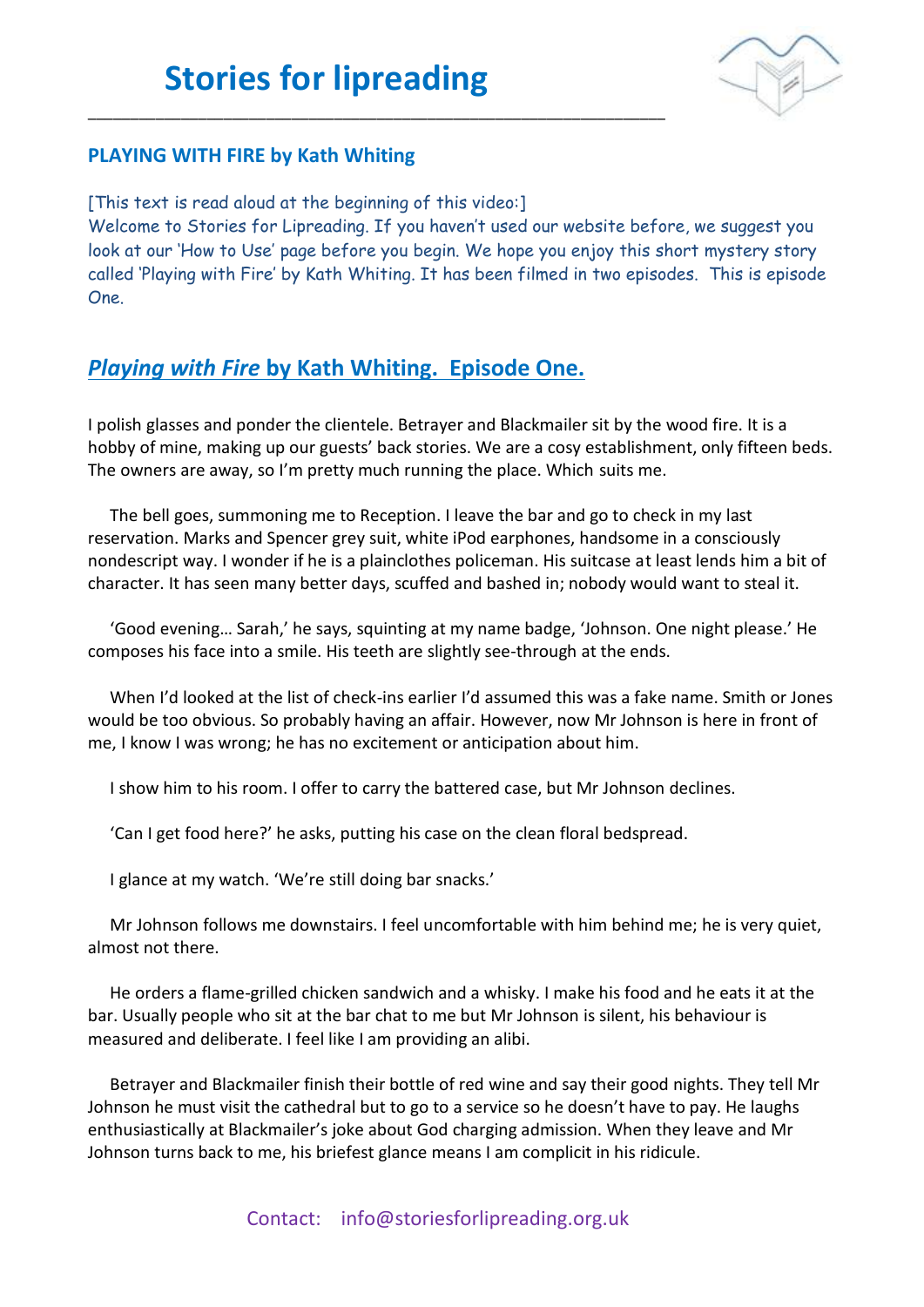\_\_\_\_\_\_\_\_\_\_\_\_\_\_\_\_\_\_\_\_\_\_\_\_\_\_\_\_\_\_\_\_\_\_\_\_\_\_\_\_\_\_\_\_\_\_\_\_\_\_\_\_\_\_\_\_\_\_\_\_\_\_\_\_\_\_\_\_



Now we are alone. Usually this is when middle-aged men open up or make clumsy passes at me that have to be handled in such a way to maintain or even increase my tips. Mr Johnson just takes his mobile out and starts texting.

I collect all the glasses, make sure the fire is dead and start the dishwasher. Finally I say, 'Breakfast is from seven. Would you like a wake-up call, newspaper?'

He looks up at me from the glow of his phone, like he'd forgotten my existence. Now I feel like he's eating me with his eyes. The hairs on the back of my neck prickle.

He says, '6.30, please. No paper, thank you.'

Mr Johnson is the first guest to check out in the morning. He asks if he might leave his suitcase. I point to the baggage area and say my standard patter, read from the sign on the wall: 'Please note, we accept no responsibility for lost, stolen or damaged items.' I can't help but smirk when I say 'damaged.'

'Thank you. I'll collect it presently,' he says, leaving it there and going out into the rain.

I'm having a kip in one of the vacated rooms when the reception bell being pounded wakes me up. I hurry down to see Mr Johnson at the desk, soaking and wild-eyed, all his haughty decorum gone.

'My suitcase, my suitcase. Have you moved it?' he asks.

'No, Sir.' I look around the reception area. 'Oh dear, I think it must have been stolen.'

#### **End**

### *Playing with Fire* **by Kath Whiting. Episode Two.**

#### *Start with repetition of:*

*'No Sir' I look around the reception area. 'Oh dear, I think it must have been stolen'.*

'What? Who can even get in here?'

'Well, during the day we leave the door unlocked.'

'What!?' he shouts.

I get around the other side of reception desk to put a barrier between us.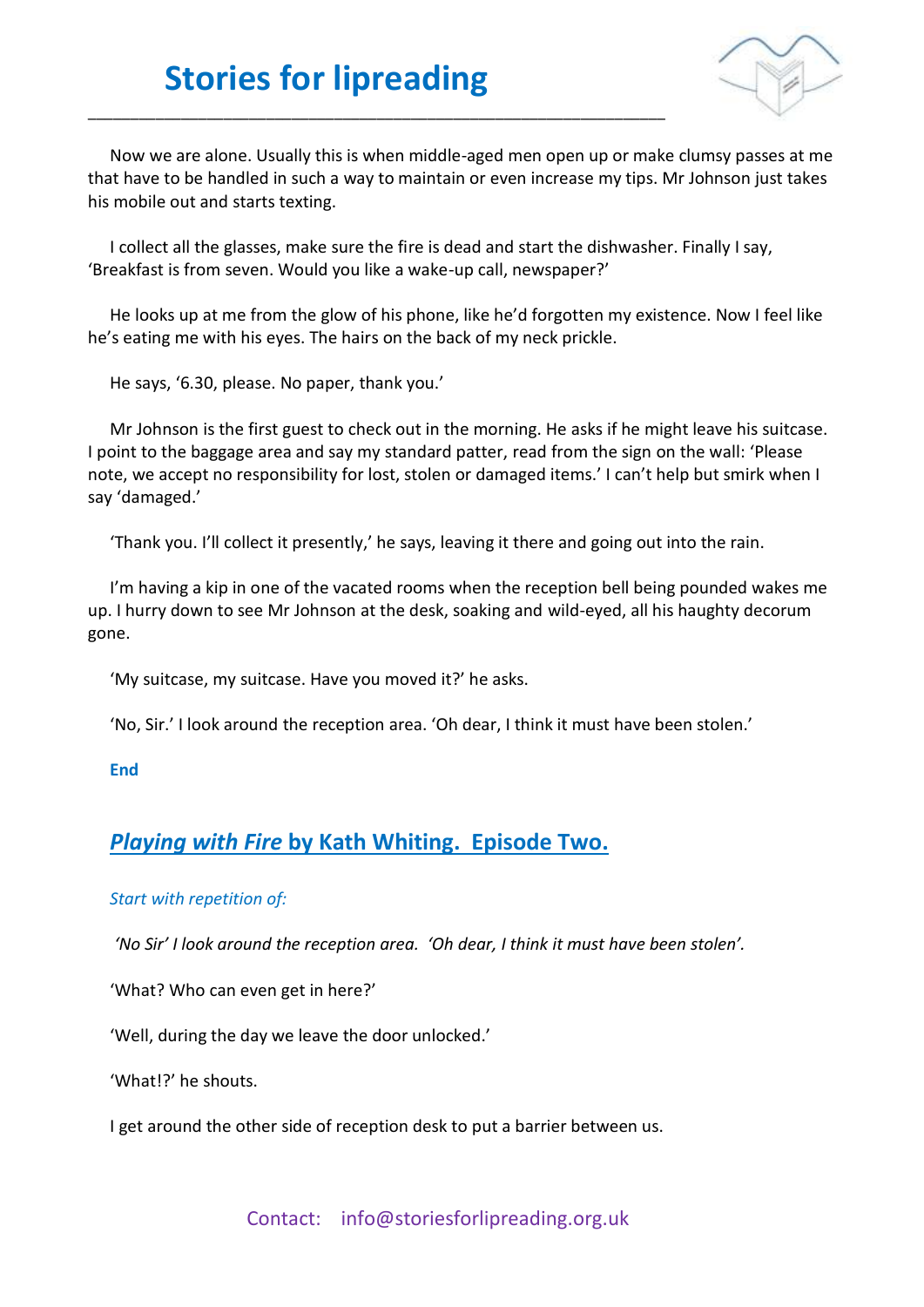

'I'm really sorry; I'll call the police.' I pick up the phone receiver but Mr Johnson leans across and cuts it off.

'No, that won't be necessary.' He sags onto the reception desk.

\_\_\_\_\_\_\_\_\_\_\_\_\_\_\_\_\_\_\_\_\_\_\_\_\_\_\_\_\_\_\_\_\_\_\_\_\_\_\_\_\_\_\_\_\_\_\_\_\_\_\_\_\_\_\_\_\_\_\_\_\_\_\_\_\_\_\_\_

'Are you ok?' I ask, 'Was there something valuable in it?'

He rubs his hands through his wet hair. 'Oh, a bit of money; two, three thousand.'

*'What?'*

Mr Johnson bats away my exclamation. 'Just spending money.'

He falls into the antique armchair by the desk. 'You see….Sarah, it's what it represents. That case is my home, it's all I have. I can't afford any sentiment in my line of work but small things become important. All my possessions, everything. Every sock is significant. Christ, my shaving kit.' He holds his head in his hands. 'Oh, I know it's all replaceable. And of course, nothing was incriminating; I still have my phone.' He gets his mobile out and looks at it.

'Oh God, it's 10.30; I'm going to be late for my appointment.' He wipes sweat off his upper lip. 'Can I book another night?' he asks.

I look down at today's check-in list to prolong his anxiety, even though I know there is space. 'Yes,' I tell him, then add, 'You can even have the same room.'

Mr Johnson gives his first genuine smile. 'Thank you so much; you don't know what that means.'

'Are you sure you don't want me to call the police?' I ask.

'No. No, thank you, Sarah,' he says, then picks his keys up from the reception desk and hurries back out into the rain.

The jangle of room keys wakes me up. I must have fallen asleep at the reception desk. Mr Johnson is standing in front of me, even wetter than before. I look at the grandfather clock; an hour has passed.

'Is it too early for a drink?' he asks.

'I'll open up,' I tell him, stretching.

'I'll be right down,' he says and goes up to his room.

Mr Johnson comes into the bar ten minutes later, smelling of our complimentary soap. He has had to put his wet clothes back on. I decide to be kind and light the fire for him.